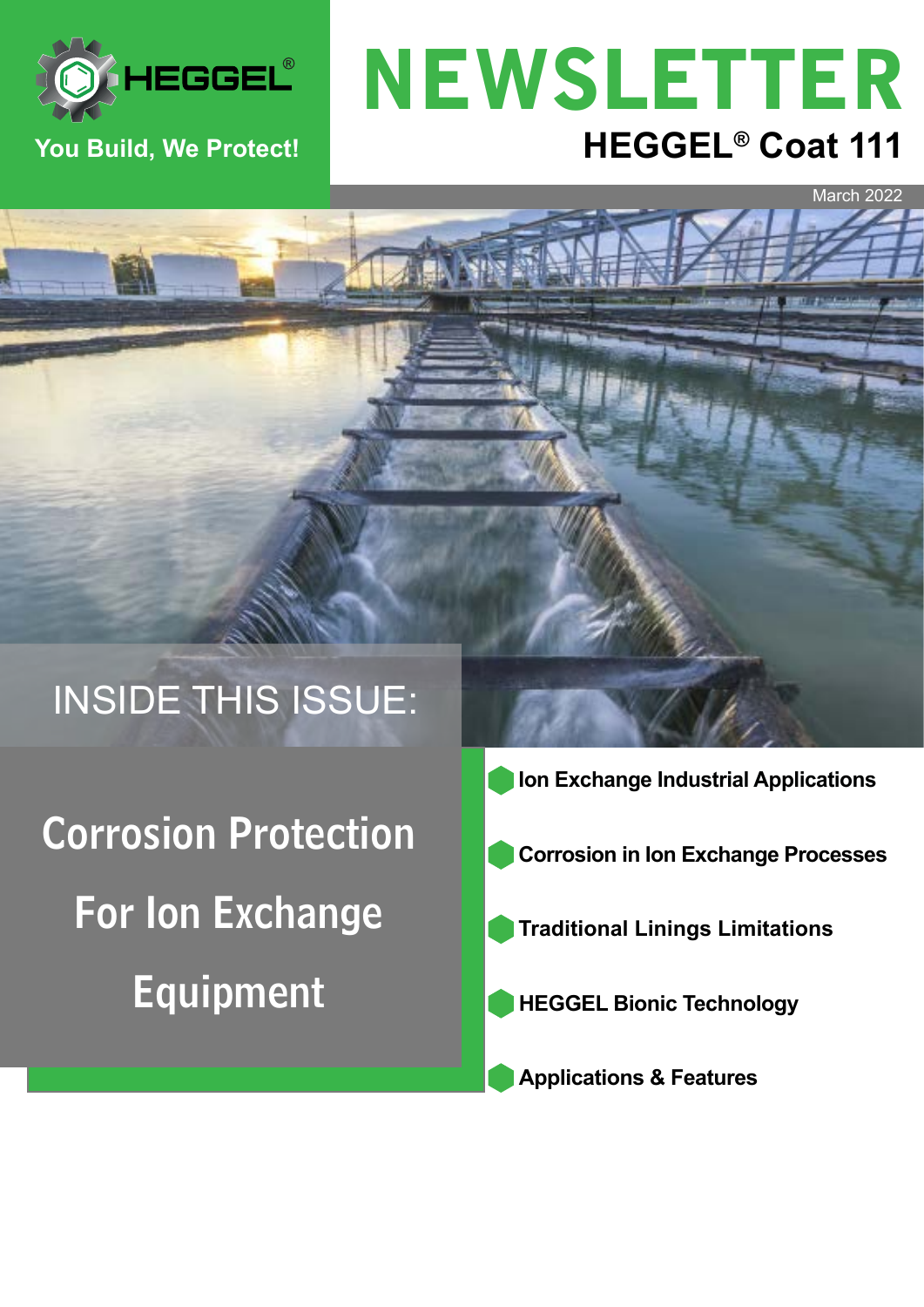# **Ion Exchange Industrial Applications**



Ion exchange processes have been long used throughout various types of industrial facilities for multiple objectives. They are commonly performed in water treatment to reduce dissolved minerals in hard water, and in a wide range of industrial applications where the purity of water is critical and even the slightest contamination may result in depositions, corrosion and surface or deep-rooted damages, diminishing the efficiency and limiting the life time of the systems.

Industrial treatment purposes applicable through ion exchange also encompass those in chemical processes, refineries, utility power stations, metal finishing, hydro-metallurgy, and petrochemical industries to remove detrimental particles from water, particles which could cause corrosion to industrial facilities such as vessels, pipes, filters and containers.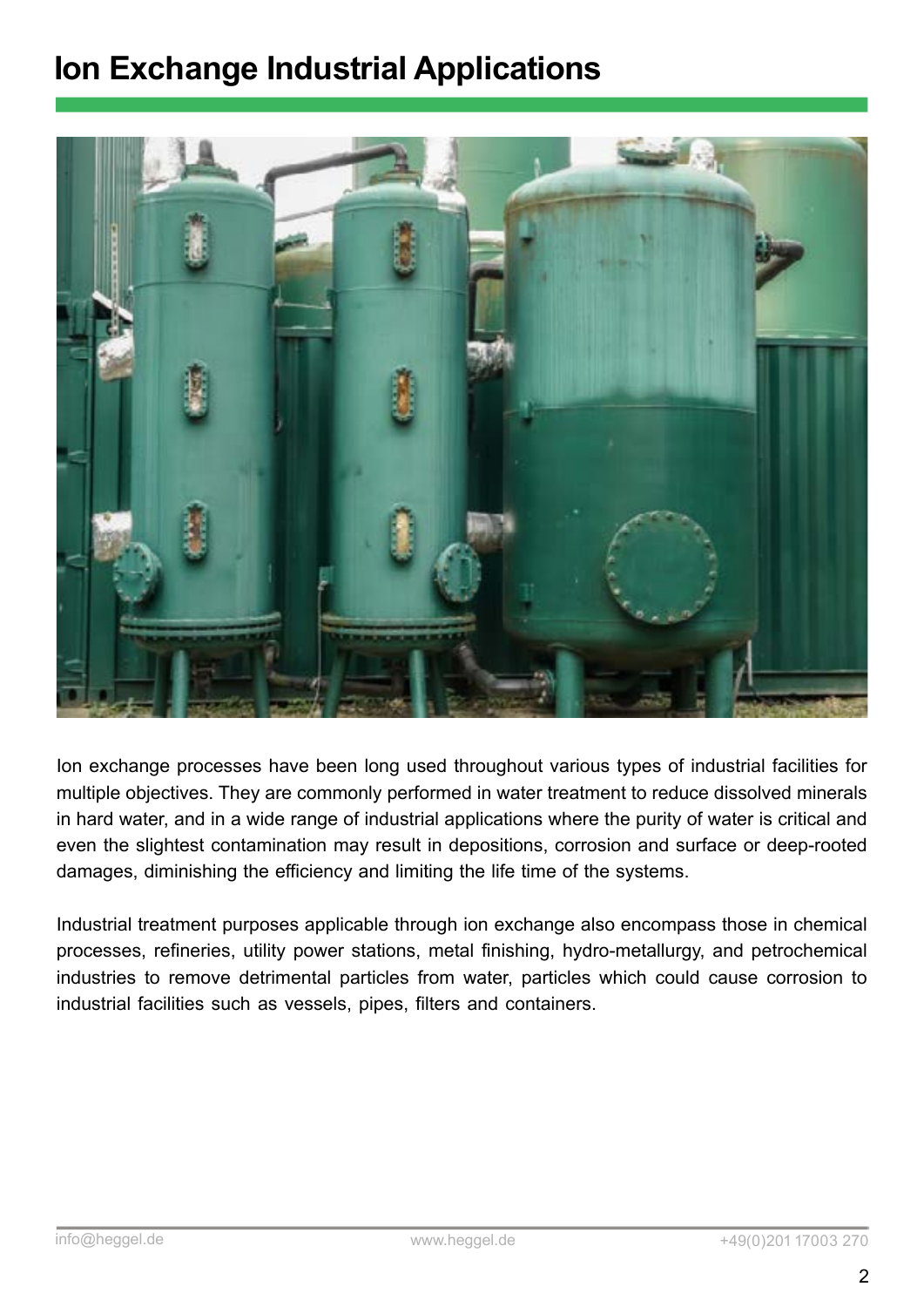# **Risk of Corrosion in Ion Exchange Processes**

Depending on whether they are positively or negatively charged, ion exchangers proceed with cation or anion exchange respectively in treatment. With ion exchange processes, chemical reactions between two substances take place and anions and cations exchange overtime i.e., atoms trading positive ions for negative and vice versa, to build or break down materials made of ions.

In cation exchange, vessels contain strong acid cation resin that includes hydrogen ions. As the water passes through the resin bed, once the ion exchange process is completed, hydrogen ions will be released, undesired impurities e.g. minerals are bound up, and the corresponding acids will remain. In anion exchange, vessels contain strong base anion resin in order to neutralize the acids from the cation vessels.

Furthermore, mineral acids such as hydrochloric acid and sulfuric acid are typically applied in optimized concentrations to the resins to carry out the regeneration of cation exchange resin, so that the fully loaded ions are removed and the resin can continue to be used. Likewise, alkaline solutions like caustic in low concentrations are applied for the regeneration of anion exchange resin.

Ion exchange and regeneration processes impose a great deal of corrosion on various facilities including vessels, piping, tanks and container material in contact with corrosive acids and alkaline solutions. Localized corrosion like pitting on industrial steel cation exchanger vessels caused by acidic solutions or the increased rate of corrosion resulting from the cathodic reduction of alkaline compounds, could create adverse conditions in which the installed infrastructures eventually fall to fail.

In addition, the acidic or alkaline solutions are applied in process at high temperatures to improve efficiency while corrosion rate is concurrently increasing.

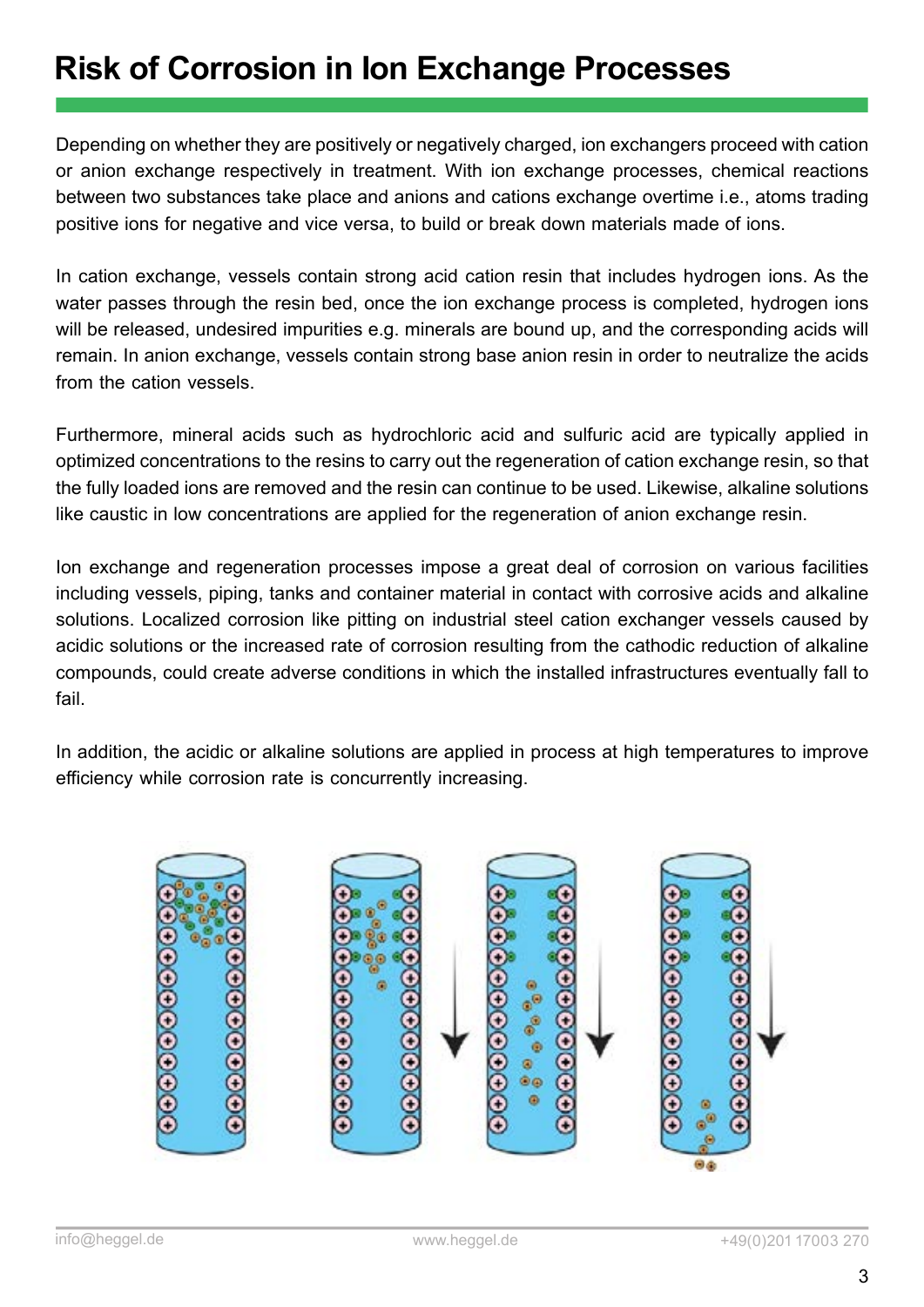# **The Necessity of Corrosion Protection in Ion Exchange Equipment**

Considering chemical reactions occurring during the procedures, ion exchanges are among the main causes of corrosion, posing a serious threat to the integrity of industries, the safety of working individuals and the environment.

Variables involved in ion exchange processes including the temperature, pressure and the variety of solutions place specific demands for corrosion protection to ensure the longevity and efficiency of the operating parts such as containers, vessels, tanks, filters, pipes, etc.

### **Traditional Lining Options**

Metals in contact with low-concentration acidic and alkaline solutions will be gradually corroded, the ions can be adhesively attached to the substrates and scaling and corrosion can destructively affect the metal. Therefore, depending on various circumstances, there could be different options for internal lining/coating of ion exchange facilities:

**Rubber lining** is a very well-known solution for corrosion protection which is inert against a range of solutions. However, material and installation costs increase the upfront expenditures. The application of multiple layers of rubber sheets with bonding adhesives steadily, make the installation a tough procedure. Moreover, rubber-lined facilities like tanks should not remain dry and empty for long periods to avoid cracking issues. The challenging repair of rubber lining is among its other disadvantages.

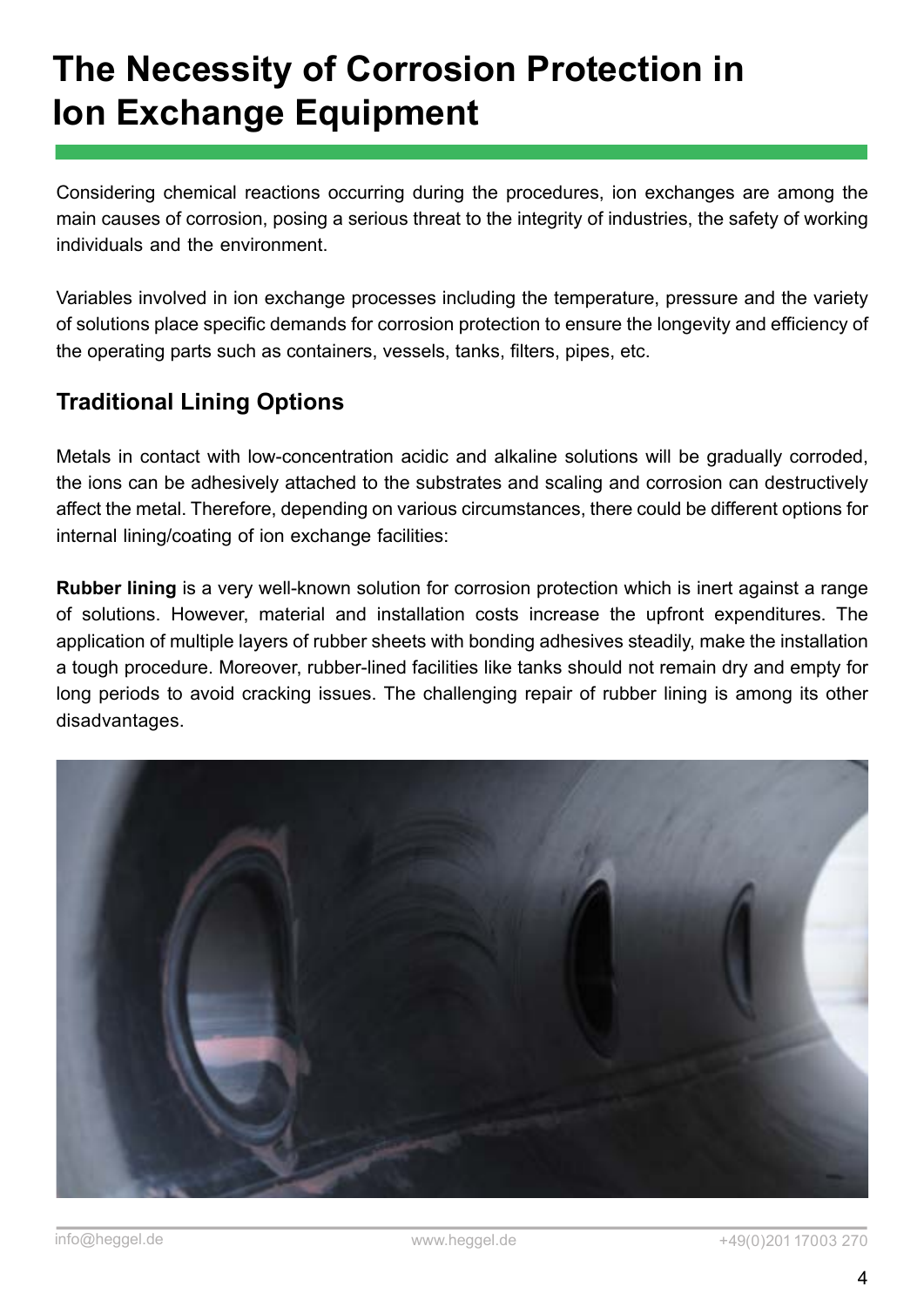**Polyvinyl Chloride (PVC)** is another option to protect equipment against corrosive mediums. Nevertheless, it cannot fully resist the pressure and the service conditions with elevated temperatures, especially during the regeneration process of anion exchange resin.

**Vinyl ester epoxy** coatings are another solution against corrosion. Here, installation is a highly critical procedure to achieve adequate coating adhesion to the substrate. To withstand corrosion in long-term operations more thickness is required and multilayer application is most of the time inevitable. Moreover, the coating is vulnerable to strong impacts. In some cases, reinforcement would also be required to achieve the desired thickness, meaning that the material consumption and costs will be increased and the application will be time consuming.

### **HEGGEL Bionic Technology**

A durable corrosion resistant coating is essential to protect the integrity of facilities involved in critical industrial processes. Corrosion can lead to various unintended outcomes. In case of inadequate protection, premature corrosion is not far from expectation and expensive repairs with greater frequency, costly replacements of the equipment, contaminated end products and system failure would be some of the consequences.

**HEGGEL Coat 111** is a remarkable protective coating with bionic technology which shows superior corrosion resistance, effectively maintaining capital investments by reducing destructive effects, preventing equipment failure and the subsequent shutdown costs.

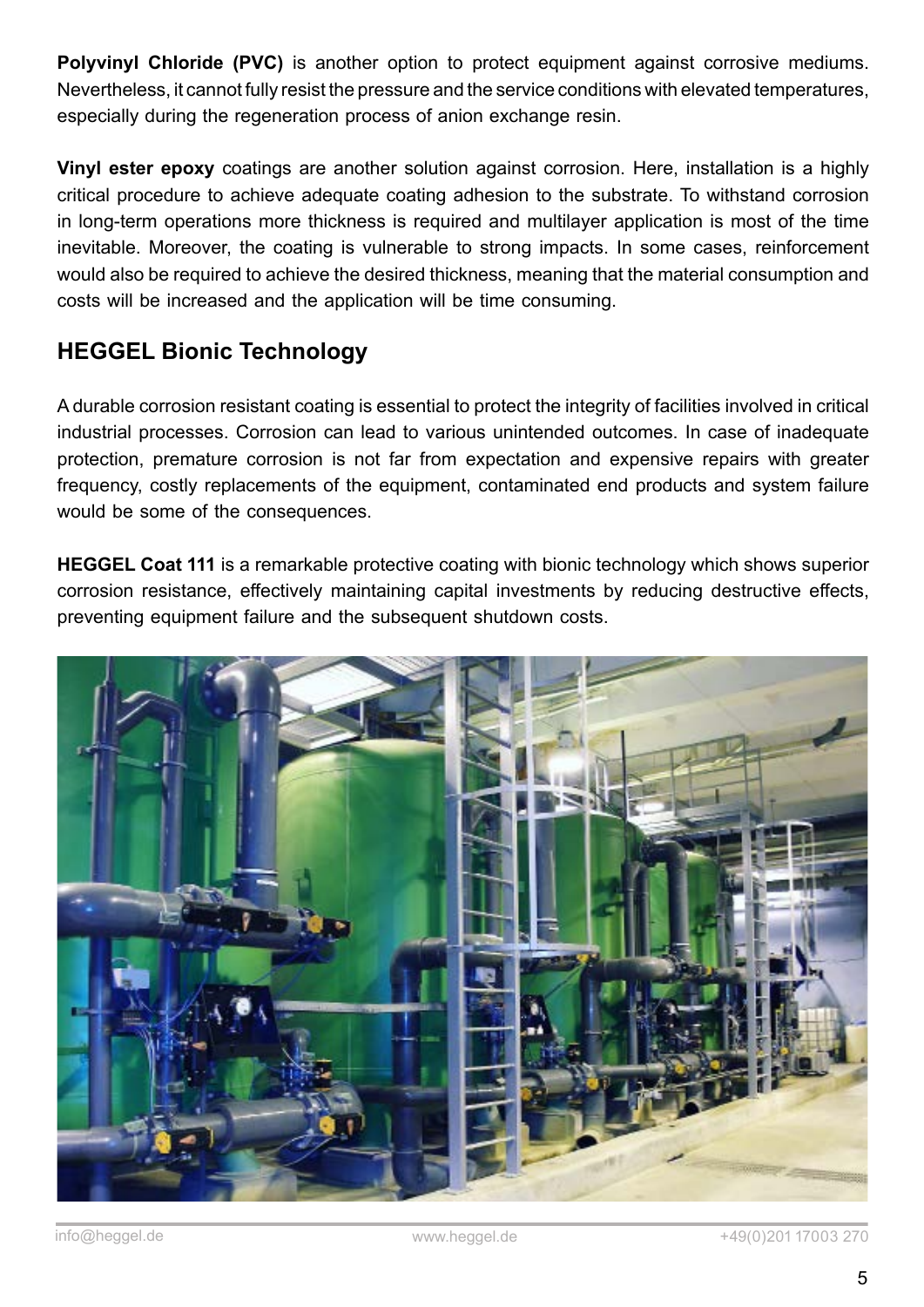#### **Two-component Corrosion Protection Coating**



Incorporating micro and nanoparticles into a state-of-the-art resin matrix, **HEGGEL Coat 111** has been innovatively designed to represent excellent chemical resistance, mechanical properties including outstanding abrasion resistance and high performance in corrosion protection.

Optimized with VOC< 1 %, **HEGGEL Coat 111** is a two-component, self-priming coating providing effective corrosion protection within a versatile range of industrial applications in wastewater, oil industry, power plants, etc.

Due to the special formulation, **HEGGEL Coat 111** is well characterized for high-build application in one coat. **HEGGEL Coat 111** is extremely adherent to the substrate without using primer in application process.

With convenience in both surface preparation and application procedures, **HEGGEL Coat 111**  demonstrates time saving and economical features for an efficient corrosion protection.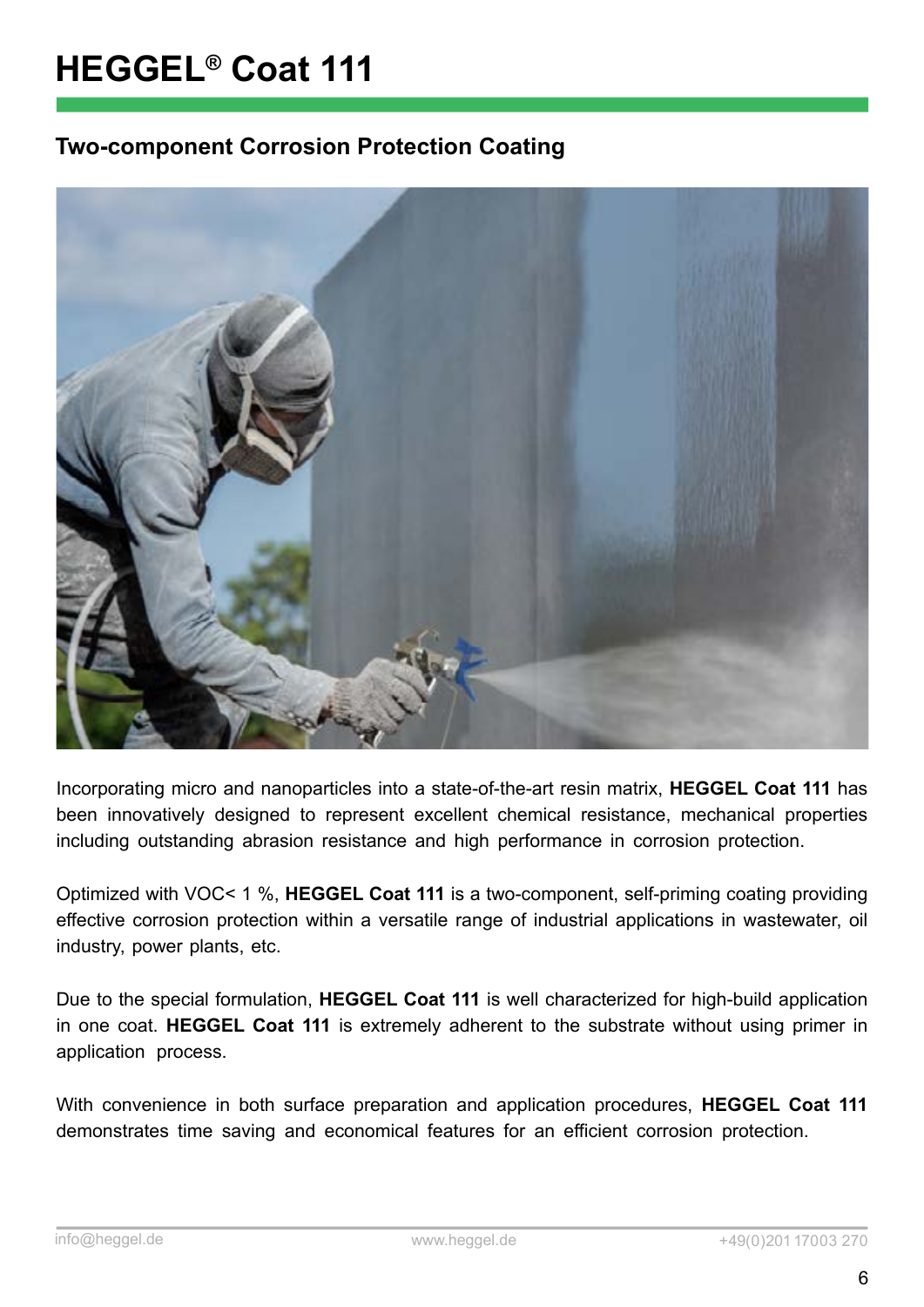### **Application Areas**

- Ion exchangers
- Ion filters
- Flood gates
- Steel sheet piles
- Steel constructions for hydraulic engineering
- Industrial pipelines
- Splash zones
- Storage tanks for crude oil, hydrocarbons, chemicals, etc.
- Process vessels
- Weir plants



### **Technical Features**

#### **Characteristics**

- Self-priming, single layer coating
- Curing at ambient temperature
- Excellent corrosion protection
- Very high abrasion resistance
- Easy to apply, repair & maintenance
- No shrinkage by migration of plasticizer
- 100% solvent free
- Excellent surface gloss
- (even at high relative humidity)
- Excellent adhesion strength